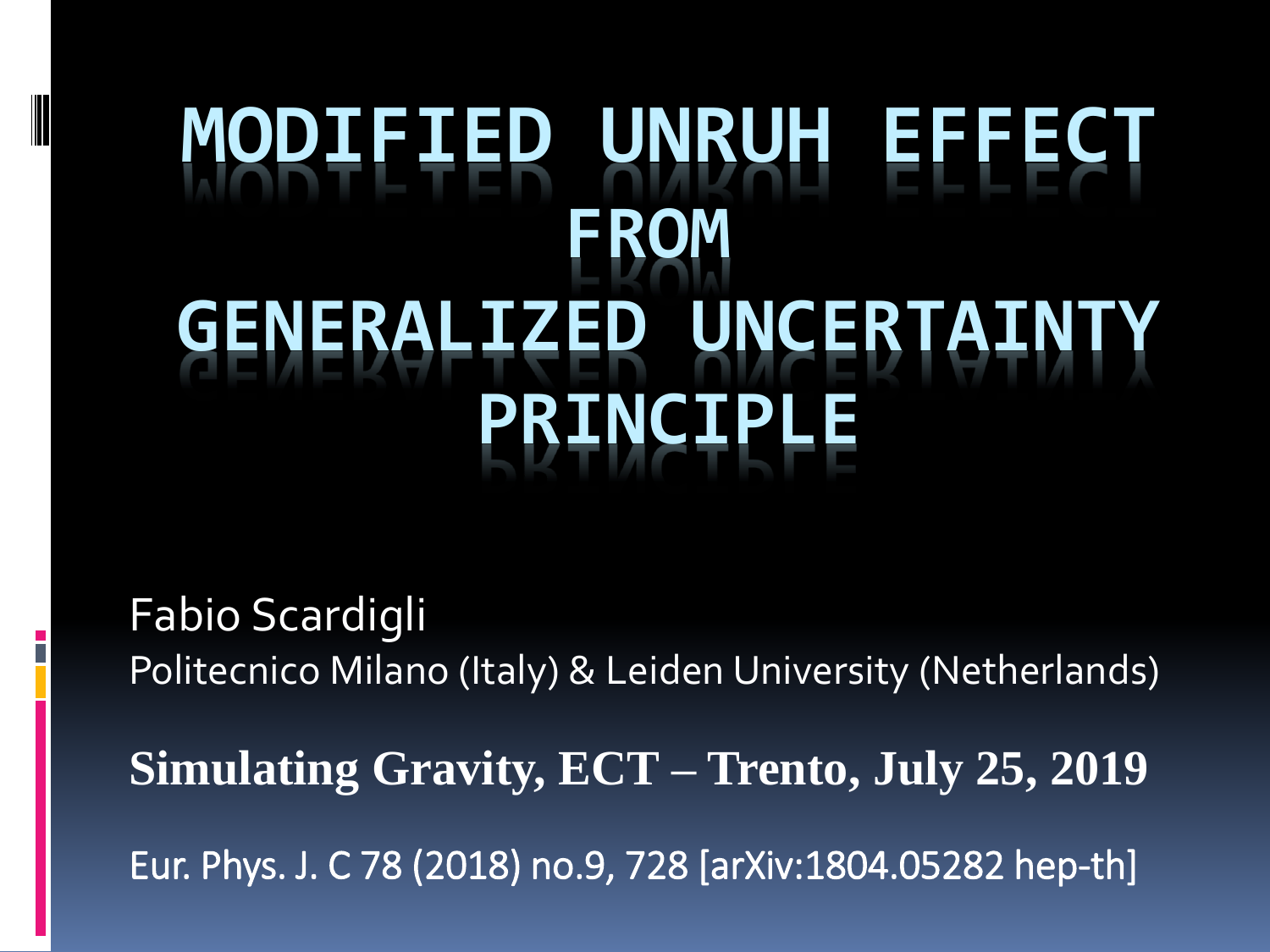# Generalized Uncertainty Principles (GUPs)

- **Research on generalizations of the Heisenberg** uncertainty principle has several decades of history (Bronstein, 1935 - C.N. Yang, 1947 - H.Snyder, 1947 - C.A. Mead, 1964 - F. Karolyhazy, 1966).
- Last 30 years: string theory (Veneziano 1987, Gross 1987) suggested that, in gedanken experiments on high energy string scatterings involving Gravity, the "effective" uncertainty relation should read

$$
\Delta x \geq \frac{\hbar}{2\Delta p} + 2\beta \, \ell_{4n}^2 \, \frac{\Delta p}{\hbar},
$$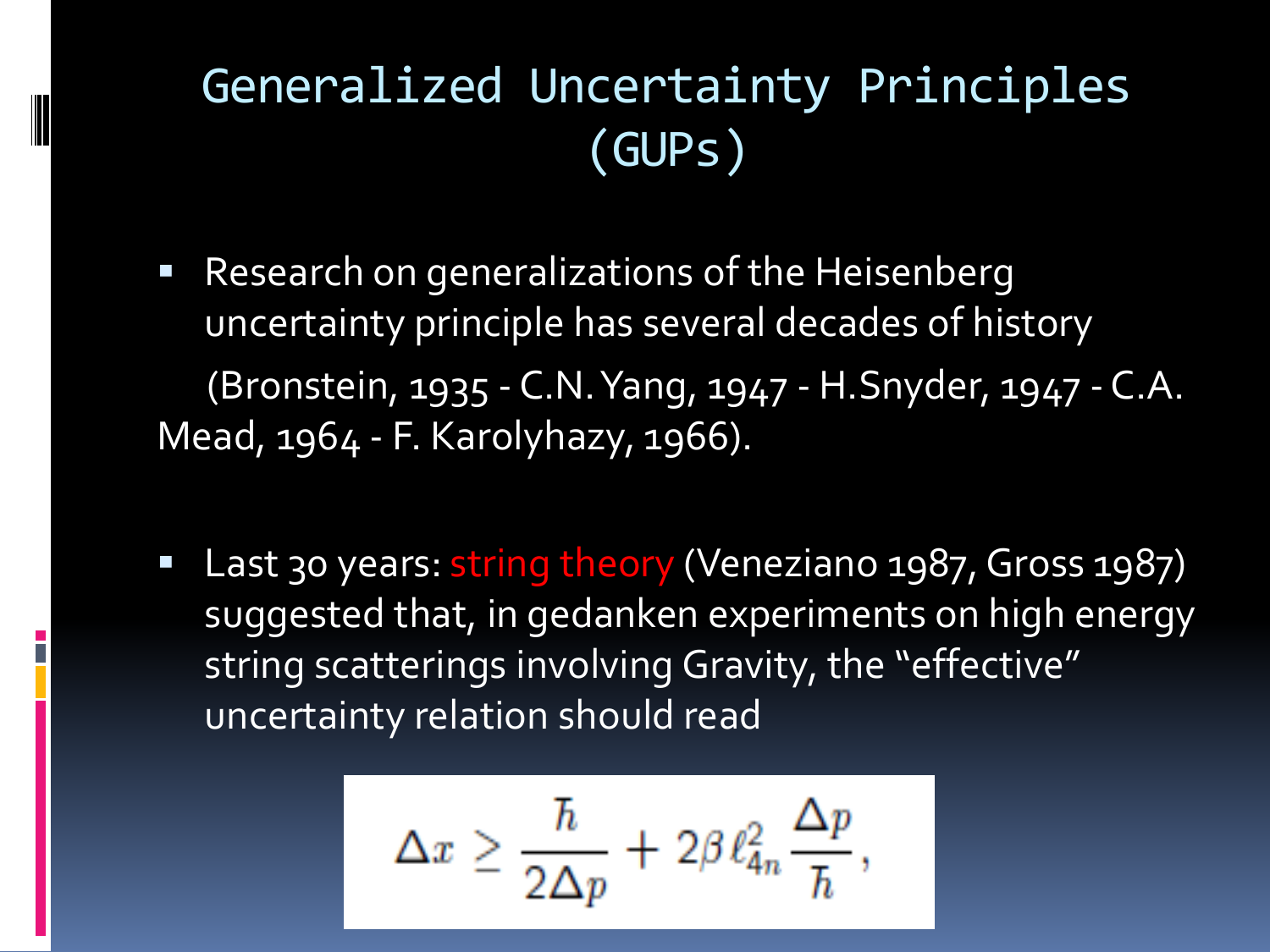Gedanken Experiments on **formation of MicroBlack Holes**  (Scardigli, Chen, Adler 1999) yields a similar relation





Also: M.Maggiore (1993) arrives to similar relation via a Gedanken experiment on the Hawking radiation emitted by **Large Black Holes**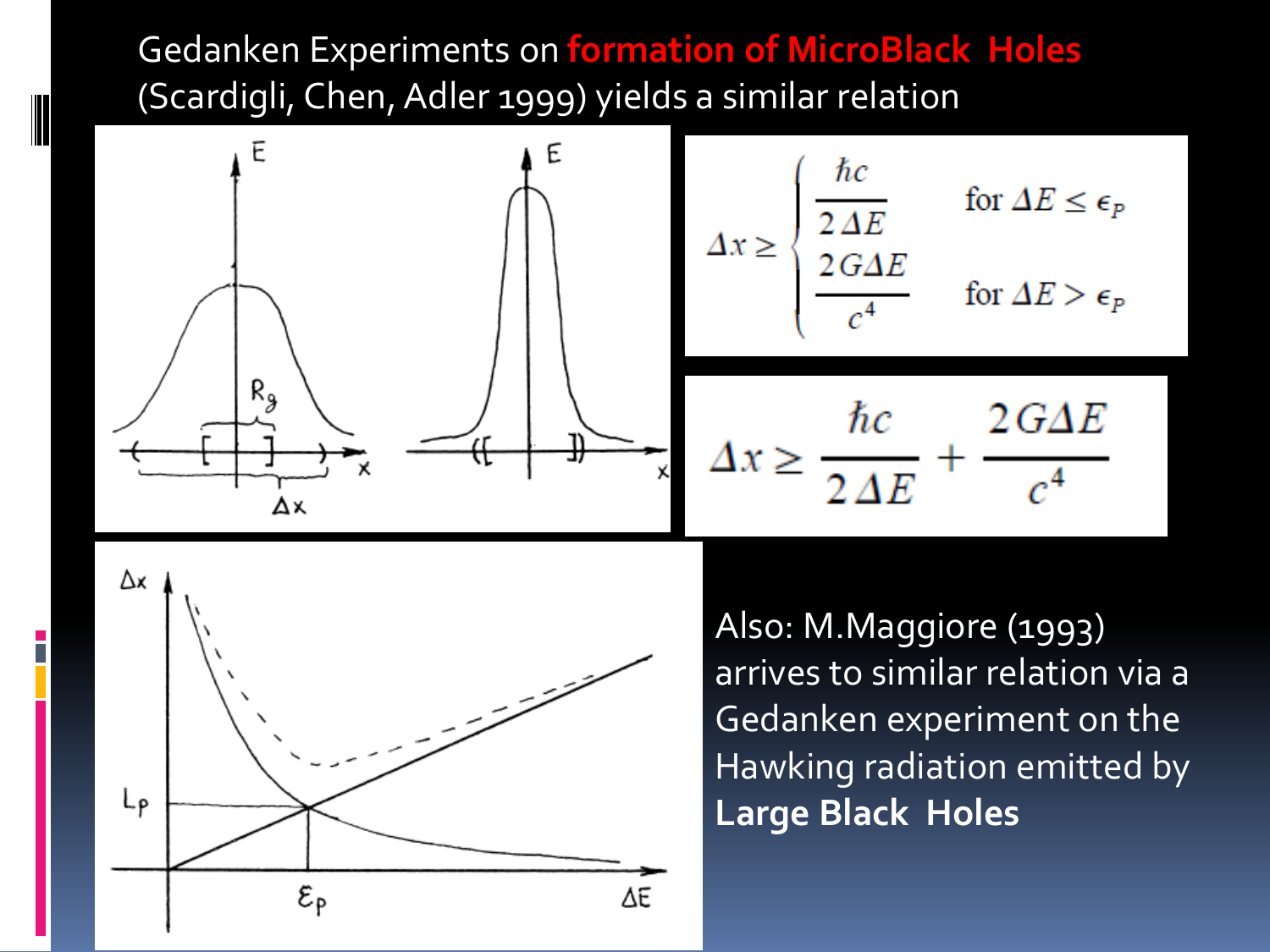Kempf, Mann, Brau, Vagenas, etc. (1995, 1999, 2008), translated GUP into a **deformed commutator**

$$
\left[\hat{x},\,\hat{p}\right]=i\hbar\left[1+\beta\left(\frac{\hat{p}}{m_{\rm p}}\right)^2\right]
$$

and developed a Deformed Quantum Mechanics.

# The dawn of Unruh Effect

"...an accelerated detector even in flat spacetime will detect particles in the vacuum... This result is exactly what one would expect of a detector immersed in a thermal bath of scalar photons of temperature  $T^{\phantom{\dagger}}_U =$  $\hbar a$  $2\pi c k_B$ |<br>|<br>| (W.Unruh, PRD 1976).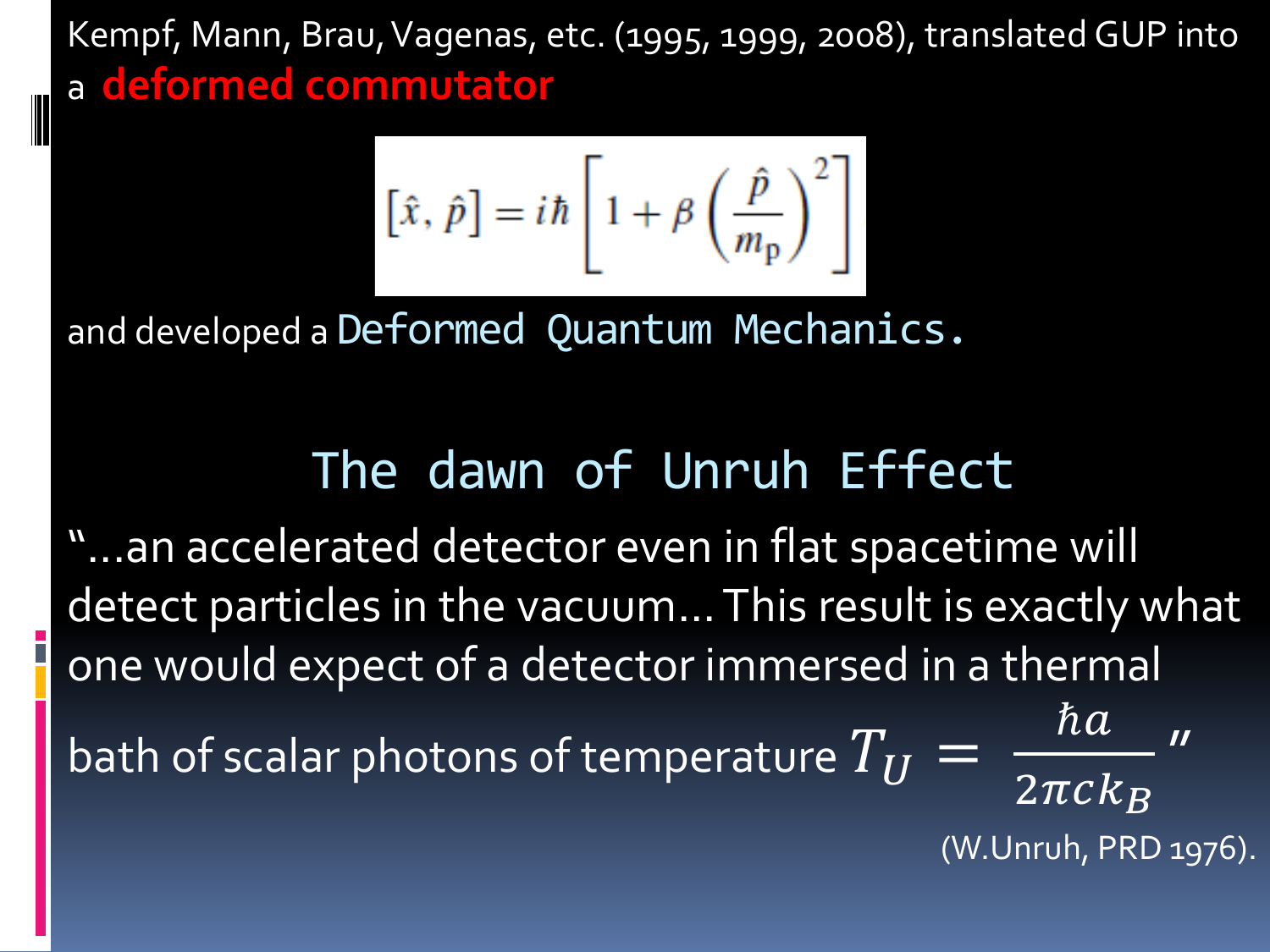# Unruh Effect: heuristic derivation from HUP

Consider a particle of mass m at rest in an uniformly accelerated frame. The kinetic energy it acquires while the frame moves for a distance  $\delta$ x is  $E_k = ma \delta x$ 

Suppose this energy is just enough to create N pairs of the same kind of particles from the quantum vacuum (i.e.  $E_k \sim 2Nm$ , c=1), then the needed distance is  $\delta x \sim 2N/a$ 

Particles and pairs so created are localized inside a space region of width δx, therefore the fluctuation in energy of each single particle is (HUP)

$$
\delta E \simeq \frac{\hbar}{2 \,\delta x} \simeq \frac{\hbar \,a}{4\,N}
$$

If we interpret  $\delta E$  as a classical thermal energy of the particles (i.e. 3

$$
T=\frac{\hbar\,a}{6\,N\,k_{\rm B}}=T_{\rm U}
$$

 $\frac{3}{2}k_BT \sim \delta E$ ), then

 $= \frac{\pi}{3}$  for N  $= \frac{\pi}{3}$ 3  $\sim$  1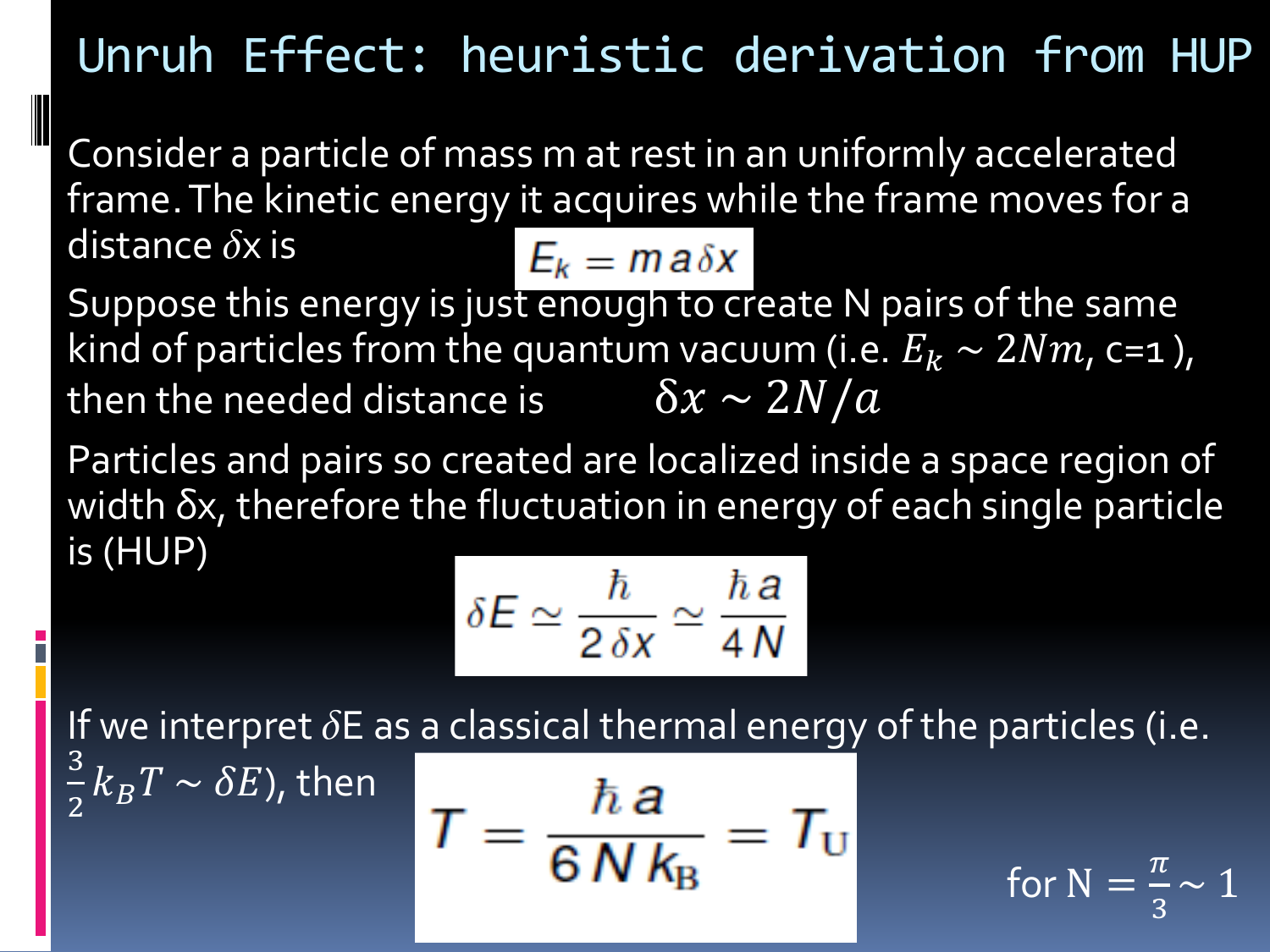# **Modified Unruh effect from GUP: heuristic derivation**

We can repeat the same steps, using GUP instead of HUP

 $\delta x \simeq \frac{\hbar}{2 \delta E} + 2 \beta \ell_{\rm p}^2 \frac{\delta E}{\hbar}$ 

So we have

$$
\delta X \simeq 2 \, \frac{N}{a}, \ \ \delta E \simeq \frac{1}{2} \, k_B \, \mathcal{T} \quad \Longrightarrow \quad \frac{2 \, \pi}{a} \simeq \frac{\hbar}{k_B \, \mathcal{T}} + \beta \, \ell_p^2 \, \frac{k_B \, \mathcal{T}}{\hbar}
$$

 $\beta k_{\rm B} T/m_{\rm p} \sim \beta m/m_{\rm p} \ll 1$ 

Inverting the last for  $T=T(a)$ , and expanding for we get the GUP-modified Unruh temperature:

$$
T \simeq T_{\rm U} \left( 1 + \frac{\beta}{4} \frac{\ell_{\rm p}^2 a^2}{\pi^2} \right) = T_{\rm U} \left[ 1 + \frac{\beta}{4} \left( \frac{k_{\rm B} T_{\rm U}}{m_{\rm p}} \right)^2 \right]
$$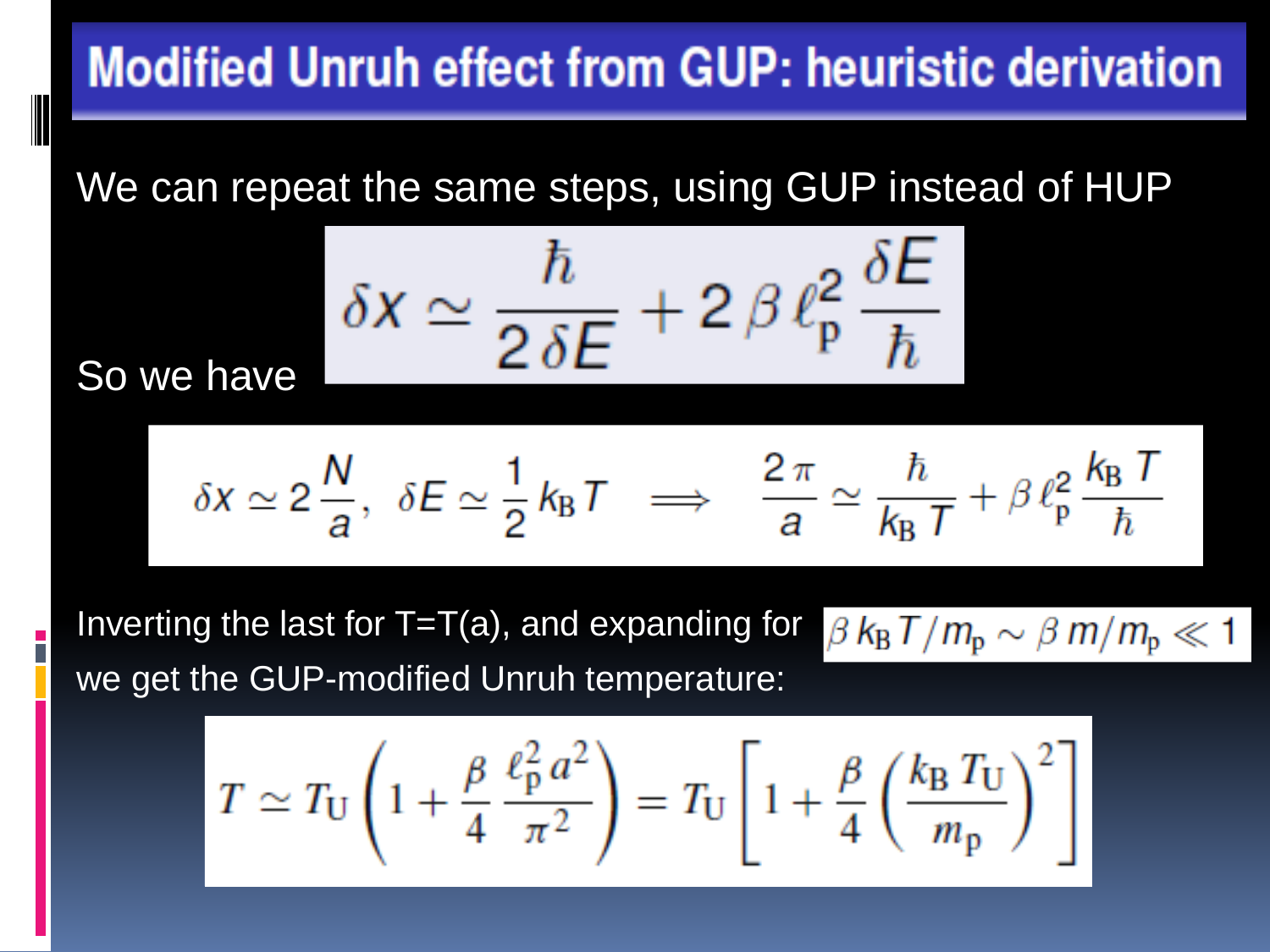# Unruh effect from canonical QFT

Quantization of a scalar field in Minkowski space Plane wave expansion

$$
\phi(\mathbf{x}) = \int dk \left[ a_k U_k(\mathbf{x}) + a_k^{\dagger} U_k^*(\mathbf{x}) \right] \quad [a_k, a_{k'}^{\dagger}] = \delta(k - k') \quad a_k |0\rangle_M = 0 \quad \forall k
$$
\n
$$
U_k(\mathbf{x}) - (4 \pi \omega_k)^{-\frac{1}{2}} e^{i(kx - \omega_k t)} \quad \text{and} \quad \omega_k = \sqrt{m^2 + k^2}
$$

Lorentz-boost mode expansion (Takagi 1986)

$$
\widetilde{U}_{\Omega}^{(\sigma)}(\mathbf{x}) = \int dk \, p_{\Omega}^{(\sigma)*}(k) \, U_k(\mathbf{x}) \qquad p_{\Omega}^{(\sigma)}(k) = \frac{1}{\sqrt{2\pi \, \omega_k}} \left(\frac{\omega_k + k}{\omega_k - k}\right)^{i\sigma \, \Omega/2}
$$

$$
\phi(\mathbf{x}) = \int_0^{+\infty} d\Omega \sum_{\sigma=\pm} \left[ d_{\Omega}^{(\sigma)} \widetilde{U}_{\Omega}^{(\sigma)}(\mathbf{x}) + d_{\Omega}^{(\sigma)\dagger} \widetilde{U}_{\Omega}^{(\sigma)*}(\mathbf{x}) \right]
$$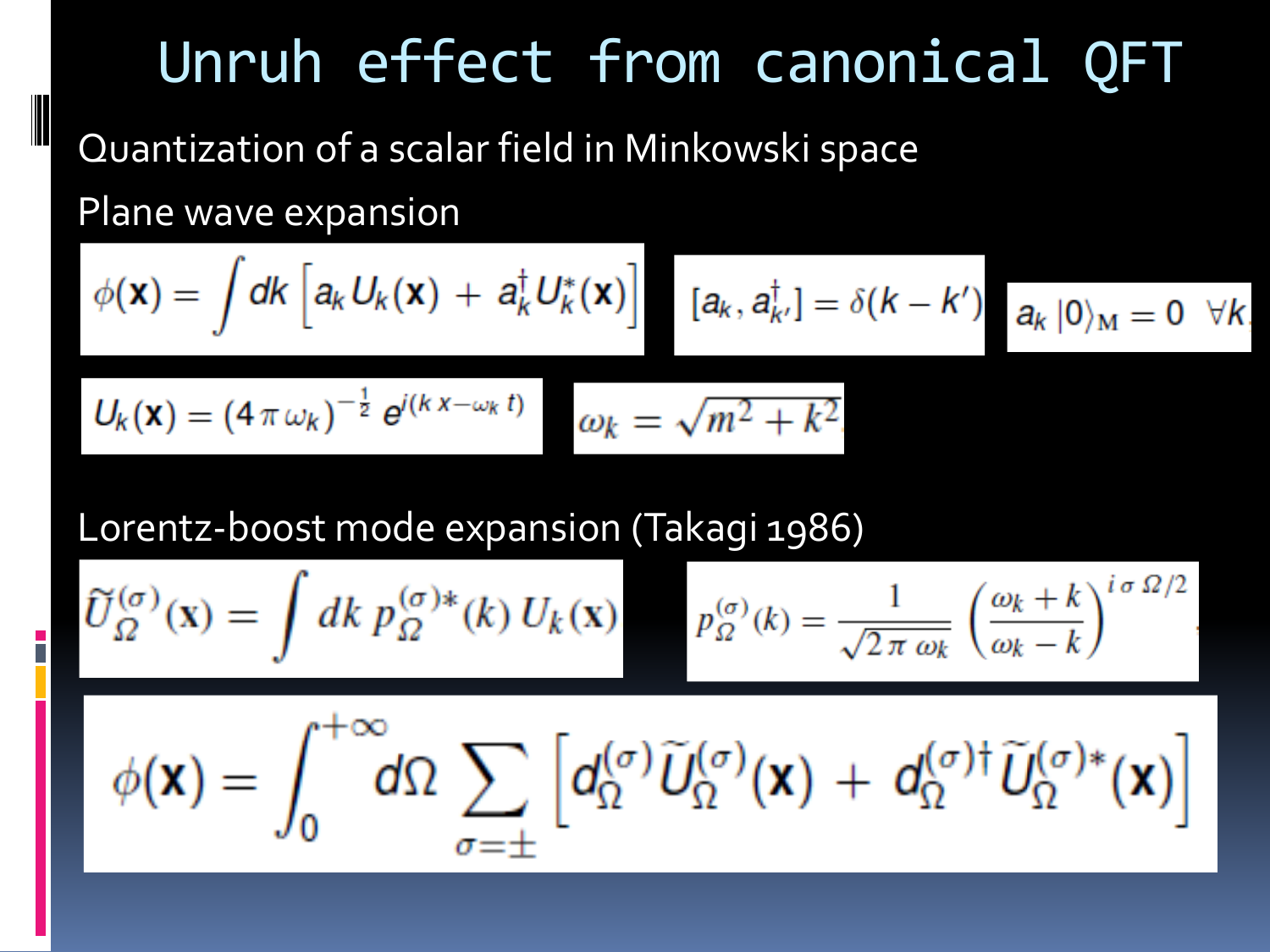Link boost-mode operators with Minkowski annihilators

$$
d_{\Omega}^{(\sigma)} = \int dk\,p_{\Omega}^{(\sigma)}(k)\,a_k
$$

In these operators the Lorentz boost generator is diagonal

$$
M^{(1,0)} = \int d^3k \sum_{\sigma} \sigma \Omega(d_{\kappa}^{(\sigma)\dagger} d_{\kappa}^{(\sigma)} + \bar{d}_{\kappa}^{(\sigma)\dagger} \bar{d}_{\kappa}^{(\sigma)})
$$

#### Canonical commutators

$$
\left[a_k, a_{k'}^{\dagger}\right] = \delta(k - k') \Longleftrightarrow \left[d_{\Omega}^{(\sigma)}, d_{\Omega'}^{(\sigma')\dagger}\right] = \delta_{\sigma\sigma'}\delta(\Omega - \Omega')
$$

Therefore also  $d_{\Omega}^{(\sigma)}$ are annihilation operators of Minkowski quanta

$$
d_{\kappa}^{(\sigma)}|0\rangle_{\mathrm{M}}=0
$$

The two different field-expansions are equivalent for inertial observers in Minkowski spacetime.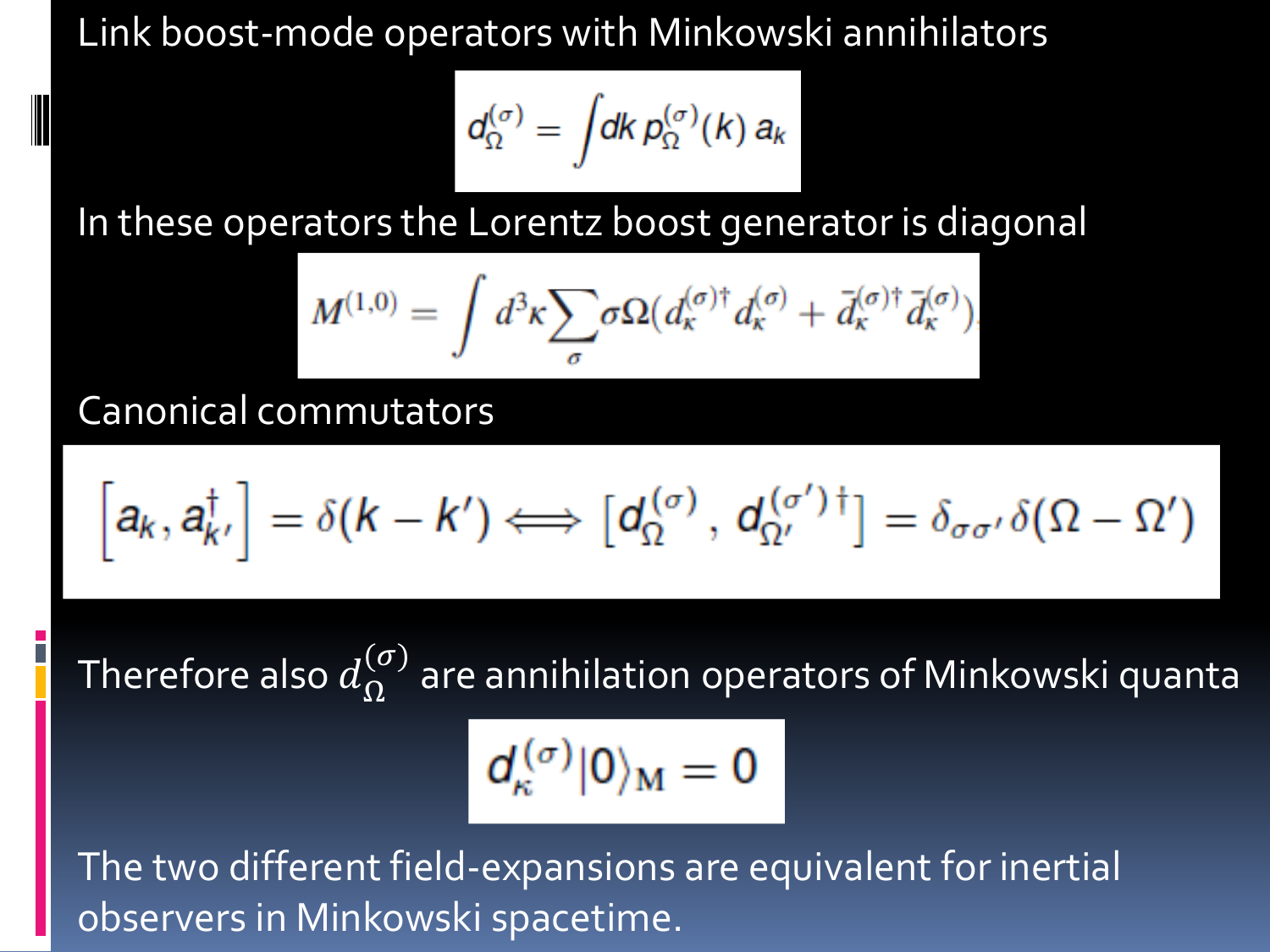#### Rindler – Fulling – Unruh quantization in uniformly accelerating frame. Rindler space:

- **Rindler coordinates** 
	- $t = \xi \sinh \eta$ ,  $x = \xi \cosh \eta$
- **Rindler vs Minkowski metrics**

$$
ds_M^2 = (dt)^2 - (dx)^2 \rightarrow ds_R^2 = \xi^2 d\eta^2 - d\xi^2
$$

• Worldline of a Rindler observer

$$
\eta = a\,\tau, \quad \xi = \text{const} \equiv a^{-1}
$$



For c $\neq$ 1,  $\tau = \eta c/a$ ,  $\eta = a\tau/c$  (dimensionless)  $\xi(\tau) = c^2/a$ Worldline of uniformly accelerated Rindler observer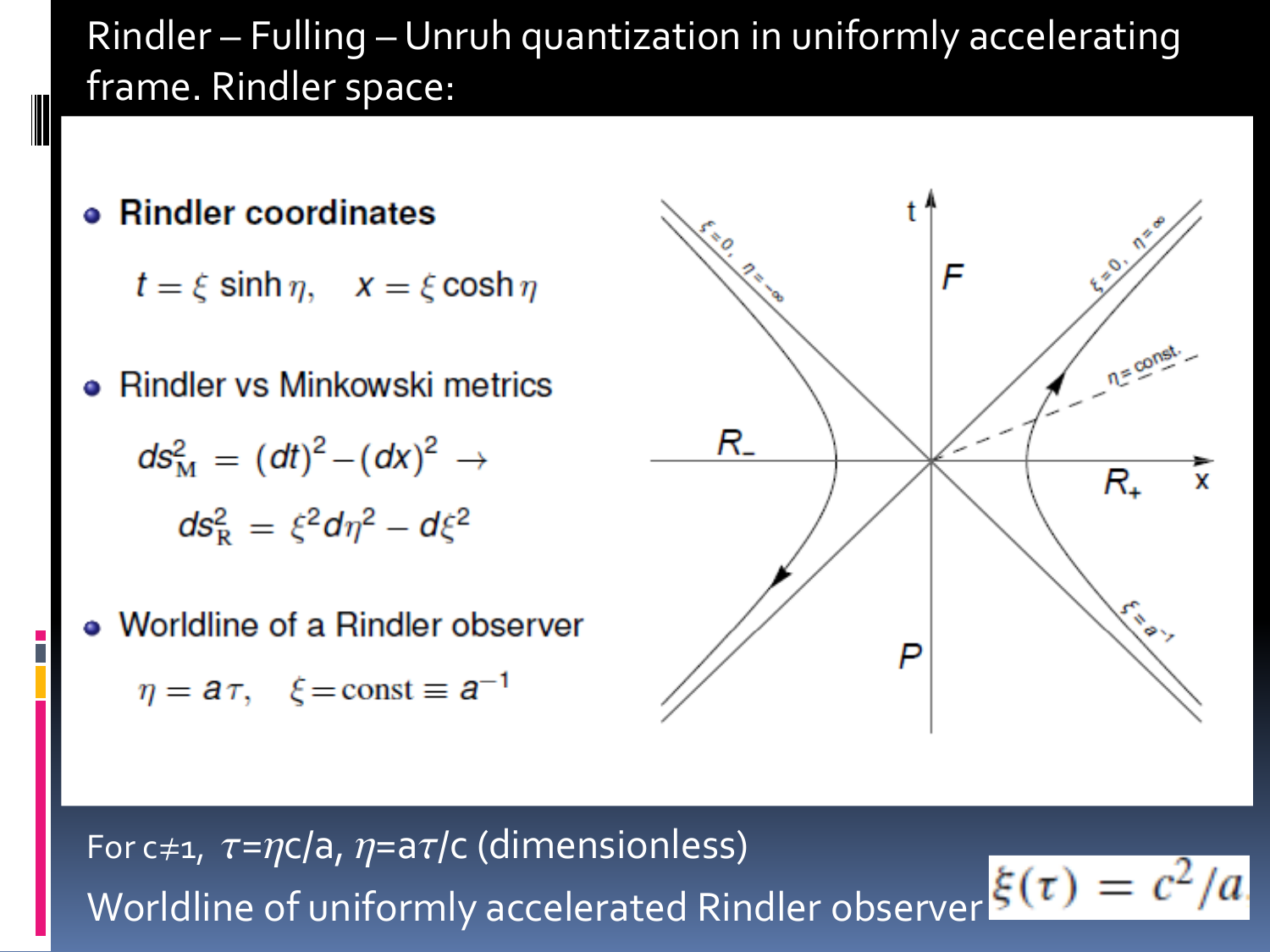#### Quantization of the scalar field in Rindler space

$$
\phi(\mathbf{x}) = \int_0^{+\infty} d\Omega \sum_{\sigma=\pm} \left[ b_{\Omega}^{(\sigma)} u_{\Omega}^{(\sigma)}(\mathbf{x}) + b_{\Omega}^{(\sigma)\dagger} u_{\Omega}^{(\sigma)*}(\mathbf{x}) \right]
$$

 $\boldsymbol{\phi}$  expanded on the positive frequency solutions of the KG equation in Rindler coordinates is  $u_{\Omega}^{(\sigma)}(x) = N_{\Omega} \theta(\sigma \xi) K_{i \Omega}^{(\sigma)}(m \xi) e^{-i \sigma \Omega \eta}$  (Takagi 1986)

with: proper frequency  $\omega$  measured by a Rindler observer is linked to  $\overline{\Omega}$  by (c $\neq$ 1)

$$
\omega \tau = \omega(\eta c/a) = (\omega c/a)\eta \equiv \Omega \eta
$$

 $\omega = a\Omega/c$ ,  $\sigma = \pm$  refers to the right/left wedges  $R_{\pm}$ 

 $K_{i\Omega}$  = modified Bessel function of the second kind,  $N_{\Omega}$  = normalization factor. The ladder operators satisfy the canonical commutation relations

$$
\[b_{\Omega}^{(\sigma)}, b_{\Omega'}^{(\sigma')\dagger}\] = \delta_{\sigma\sigma'}\,\delta(\Omega - \Omega')
$$

The Rindler vacuum is accordingly defined as  $\blacksquare$ 

$$
D_{\Omega}^{(\sigma)}|0\rangle_{R} = 0
$$
 for all  $\sigma$  and  $\Omega$ .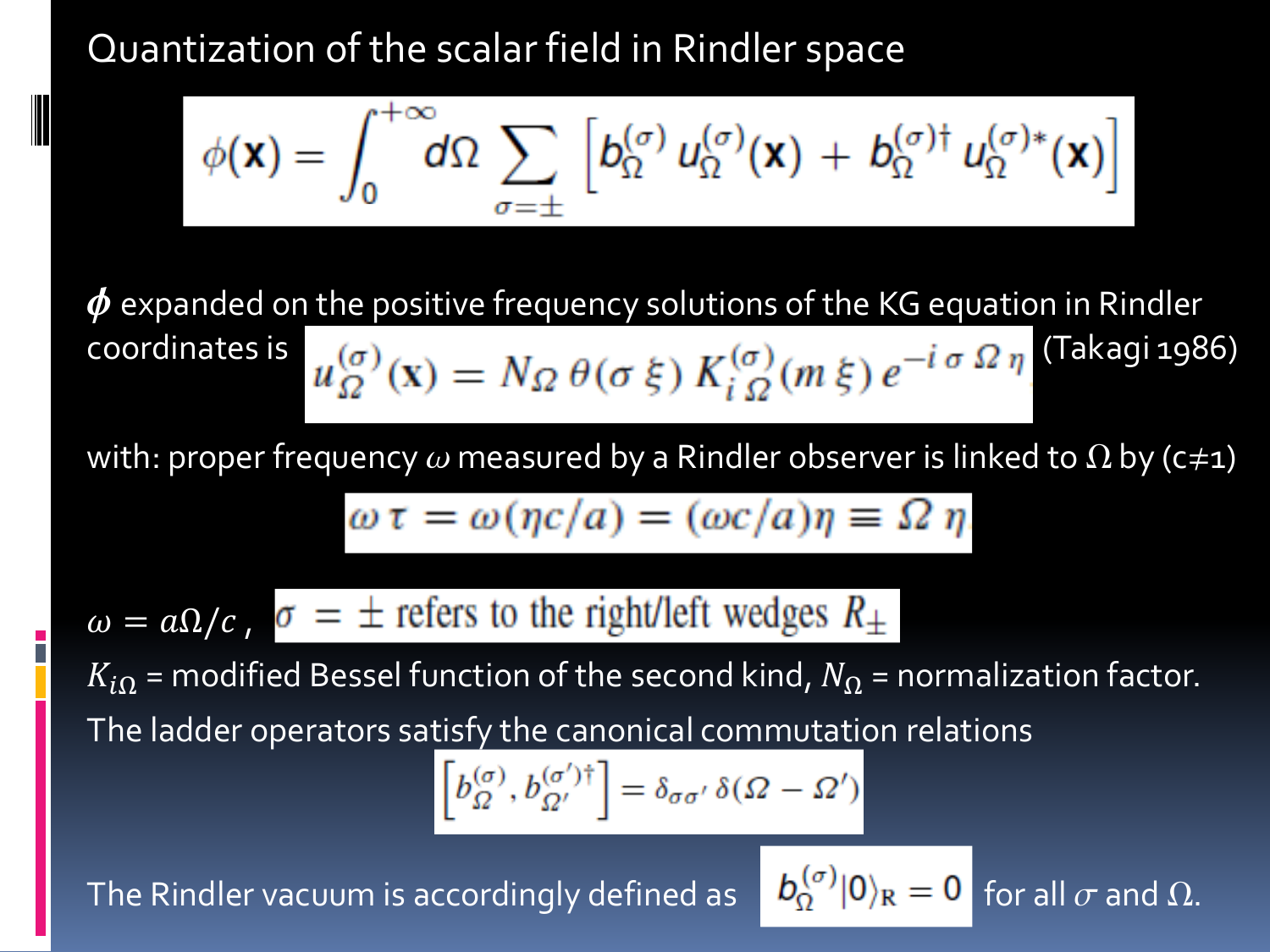#### **Connection between inertial and accelerated observers**

Minkowski (boost-mode) quantization:  
\n
$$
\phi = \int d\Omega \sum_{\sigma=\pm} \left[ d_{\Omega}^{(\sigma)} \tilde{U}_{k}^{(\sigma)} + d_{\Omega}^{(\sigma) \dagger} \tilde{U}_{k}^{(\sigma) \dagger} \right], \qquad \phi = \int d\Omega \sum_{\sigma=\pm} \left[ b_{\Omega}^{(\sigma)} u_{\Omega}^{(\sigma)} + b_{\Omega}^{(\sigma) \dagger} u_{\Omega}^{(\sigma) \dagger} \right]
$$
\nBogoliubov transformation  
\n
$$
b_{\Omega}^{(\sigma)} = \left[ 1 + \mathcal{N}(\Omega) \right]^{1/2} d_{\Omega}^{(\sigma)} + \mathcal{N}(\Omega)^{1/2} d_{\Omega}^{(-\sigma) \dagger}
$$
with B.E.  
\ndistribution  $\mathcal{N}(\Omega) = \frac{1}{e^{2\pi \Omega} - 1}$   
\nSpectrum of Rindler quanta in the Minkowski vacuum:  
\n
$$
\langle 0_M | b_{\Omega}^{(\sigma) \dagger} b_{\Omega'}^{(\sigma')} | 0_M \rangle = \mathcal{N}(\Omega) \delta_{\sigma \sigma'} \delta(\Omega - \Omega')
$$
\nUniformly accelerated observer perceives Minkowski vacuum as a thermal  
\n
$$
bath of Rindler quanta with a temperature proportional to the acceleration.\nUNRUH TEMPERATURE\n
$$
2\pi \Omega = \frac{2\pi}{a} a \Omega = \frac{\hbar a \Omega}{k_B T_U} = \frac{\hbar \omega}{k_B T_U}
$$
\n
$$
T_U = \frac{a}{2\pi} = \frac{\hbar a}{2\pi c k_B}
$$
$$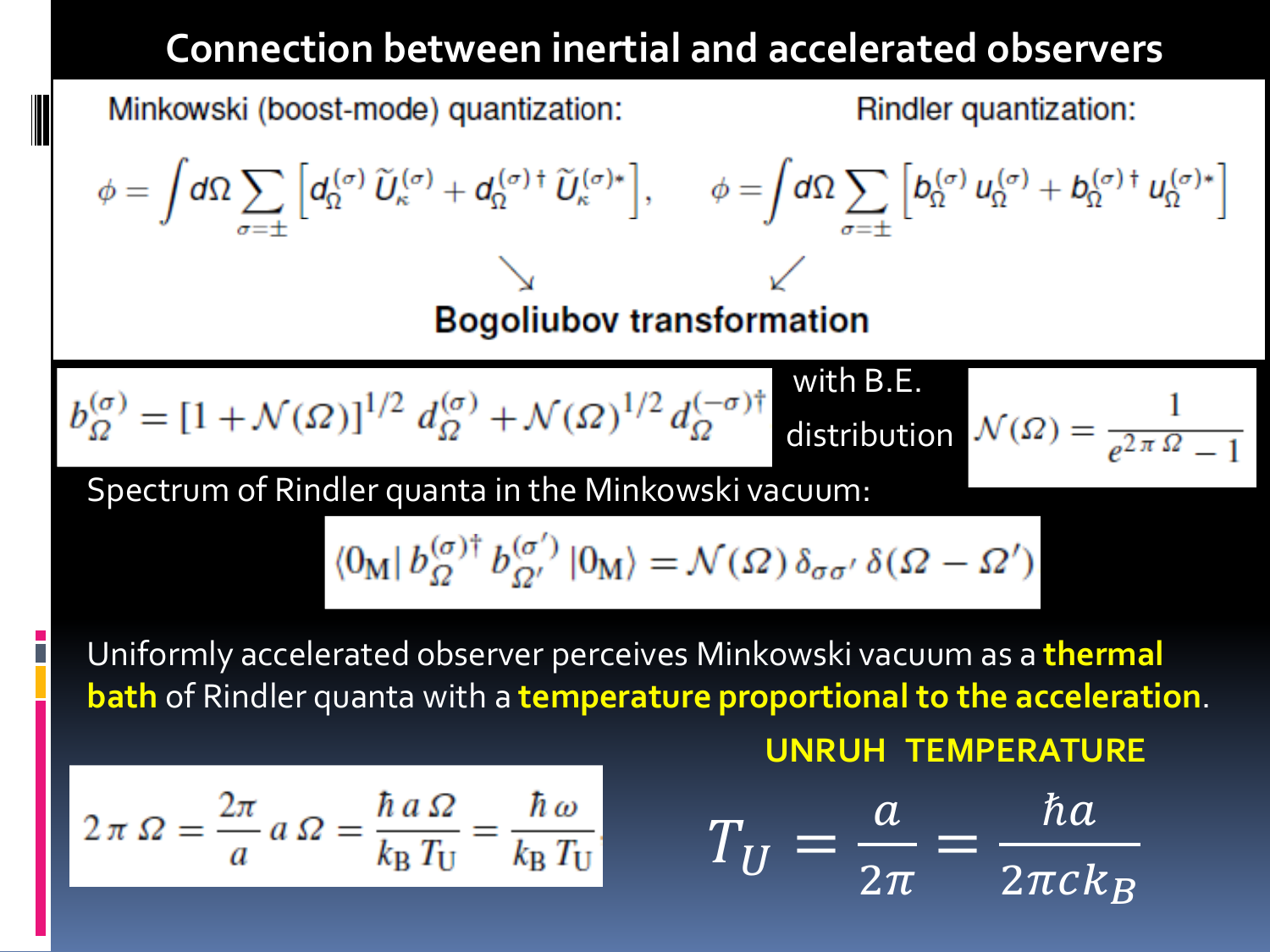## **Modified Unruh effect from GUP: QFT derivation**

GUP and one-dimensional quantum harmonic oscillator

$$
A = \frac{1}{\sqrt{2m\hbar\omega}} (m\omega\hat{x} + i\hat{p}) \qquad \hat{x} = \sqrt{\frac{\hbar}{2m\omega}} (A^{\dagger} + A)
$$
  

$$
A^{\dagger} = \frac{1}{\sqrt{2m\hbar\omega}} (m\omega\hat{x} - i\hat{p}) \qquad \hat{p} = i\sqrt{\frac{m\hbar\omega}{2}} (A^{\dagger} - A)
$$
  
Then  

$$
[A, A^{\dagger}] = \frac{1}{i\hbar} [\hat{x}, \hat{p}] \qquad \text{and from} \qquad [\hat{x}, \hat{p}] = i\hbar \left[1 + \beta \left(\frac{\hat{p}}{m_p}\right)^2\right]
$$

we get the deformed algebra of the one dimensional harmonic oscillator

$$
[A, A^{\dagger}] = \frac{1}{1 - \alpha} [1 - \alpha (A^{\dagger} A^{\dagger} + A A - 2 A^{\dagger} A)]
$$

with

$$
\alpha = \beta \, \frac{m \, \hbar \, \omega}{2 \, m_{\rm p}^2}
$$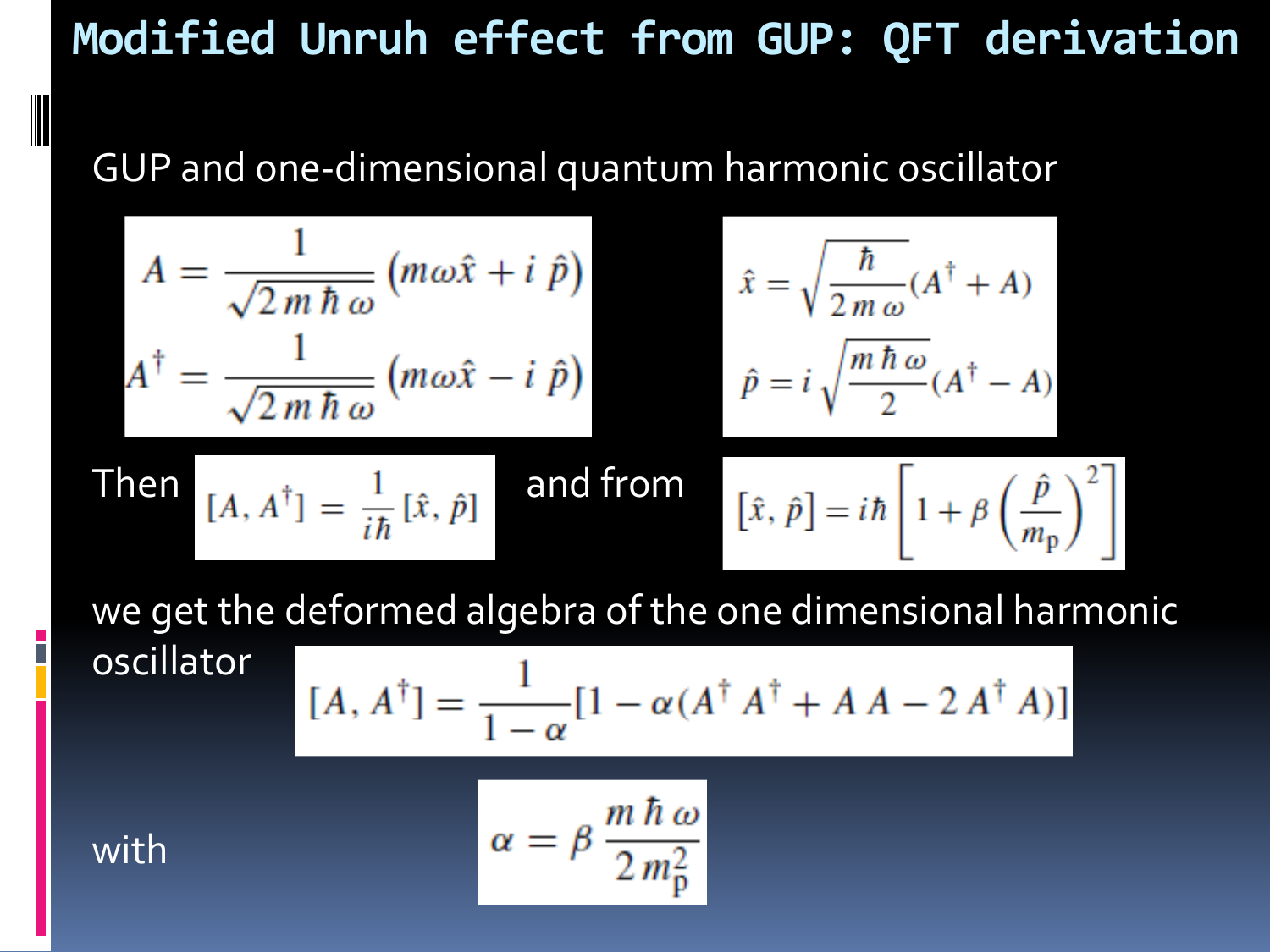#### **\* Deformed commutator for scalar field in plane-wave representation**

**Since** for a given momentum k, the energy  $\hbar \omega_k$  of the scalar field plays the role of the mass *m* of the harmonic oscillator, **then**

$$
\alpha = \beta \frac{m \hbar \omega}{2 m_{\rm p}^2} \qquad \qquad \hat{\alpha} = \beta \frac{\hbar^2 \omega_k^2}{2 m_{\rm p}^2} = 2 \beta \ell_{\rm p}^2 \omega_k^2
$$

And the deformed commutator becomes:

$$
[\mathbf{A}_k, \mathbf{A}_{k'}^\dagger] = \frac{1}{1-\tilde{\alpha}} \left[ 1 - \tilde{\alpha} \left( \mathbf{A}_k^\dagger \mathbf{A}_{k'}^\dagger + \mathbf{A}_k \mathbf{A}_{k'} - 2 \mathbf{A}_k^\dagger \mathbf{A}_{k'} \right) \right] \delta(\mathbf{k} - \mathbf{k'})
$$

**\* Deformed commutator for scalar field in boost-mode representation** In the limit of small deformation ( $\beta p^2/\,m_p^2\ll 1$ ), is reasonable to assume the same structure for the deformed algebra of the boost modes

$$
\[D_{\Omega}^{(\sigma)},\,D_{\Omega'}^{(\sigma')\dagger}\] = \frac{1}{1-\gamma}\left[1-\gamma\,\left(D_{\Omega}^{(\sigma)\dagger}\,D_{\Omega'}^{(-\sigma')\dagger} + D_{\Omega}^{(\sigma)}\,D_{\Omega'}^{(-\sigma')}\right.\right. \\ \left. - D_{\Omega}^{(\sigma)\dagger}\,D_{\Omega'}^{(\sigma')}\, - D_{\Omega}^{(-\sigma)\dagger}\,D_{\Omega'}^{(-\sigma')}\right)\right]\delta_{\sigma\sigma'}\,\delta(\Omega-\Omega')
$$

where now  $\gamma = \beta \frac{\hbar^2 \omega^2}{2 m_*^2} = \beta \frac{\hbar^2 a^2 \Omega^2}{2 m_*^2} = 2 \beta \ell_p^2 a^2 \Omega^2$  being  $\omega = a \Omega$  (c=1) the Rindler proper frequency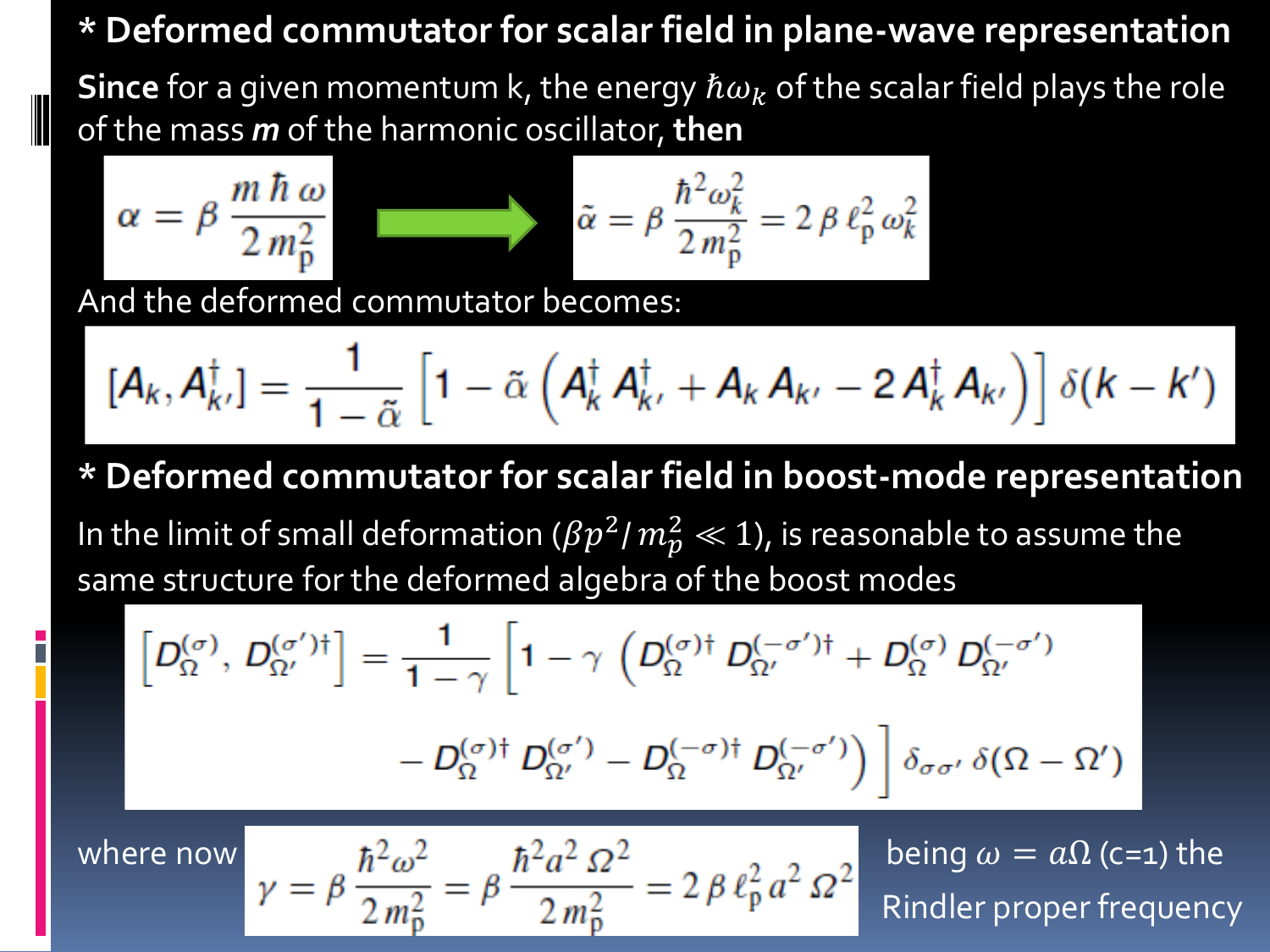#### Note that

The deforming parameter  $\alpha \sim \rightarrow \gamma$  has been defined to suit the boost mode representation

(i.e. plane frequency  $\omega_k \to \omega = a\Omega$  boost mode frequency)

**The D-commutator has been defined so that the ladder operators D in the** wedges R+, R- are still commuting with each other.

The D-commutator has been symmetrized with respect to  $\pm\sigma$  so that

$$
\left[D_{\varOmega}^{(\sigma)},\,D_{\varOmega'}^{(\sigma')\dagger}\right]=\left[D_{\varOmega}^{(-\sigma)},\,D_{\varOmega'}^{(-\sigma')\dagger}\right]
$$

The deformation of the D-algebra leads to an analogous modification of the commutator of the Rindler B-operators.

The Bogoliubov transformation between B and D is now

$$
B_{\Omega}^{(\sigma)} = [1 + \mathcal{N}(\Omega)]^{1/2} D_{\Omega}^{(\sigma)} + \mathcal{N}(\Omega)^{1/2} D_{\Omega}^{(-\sigma)}\
$$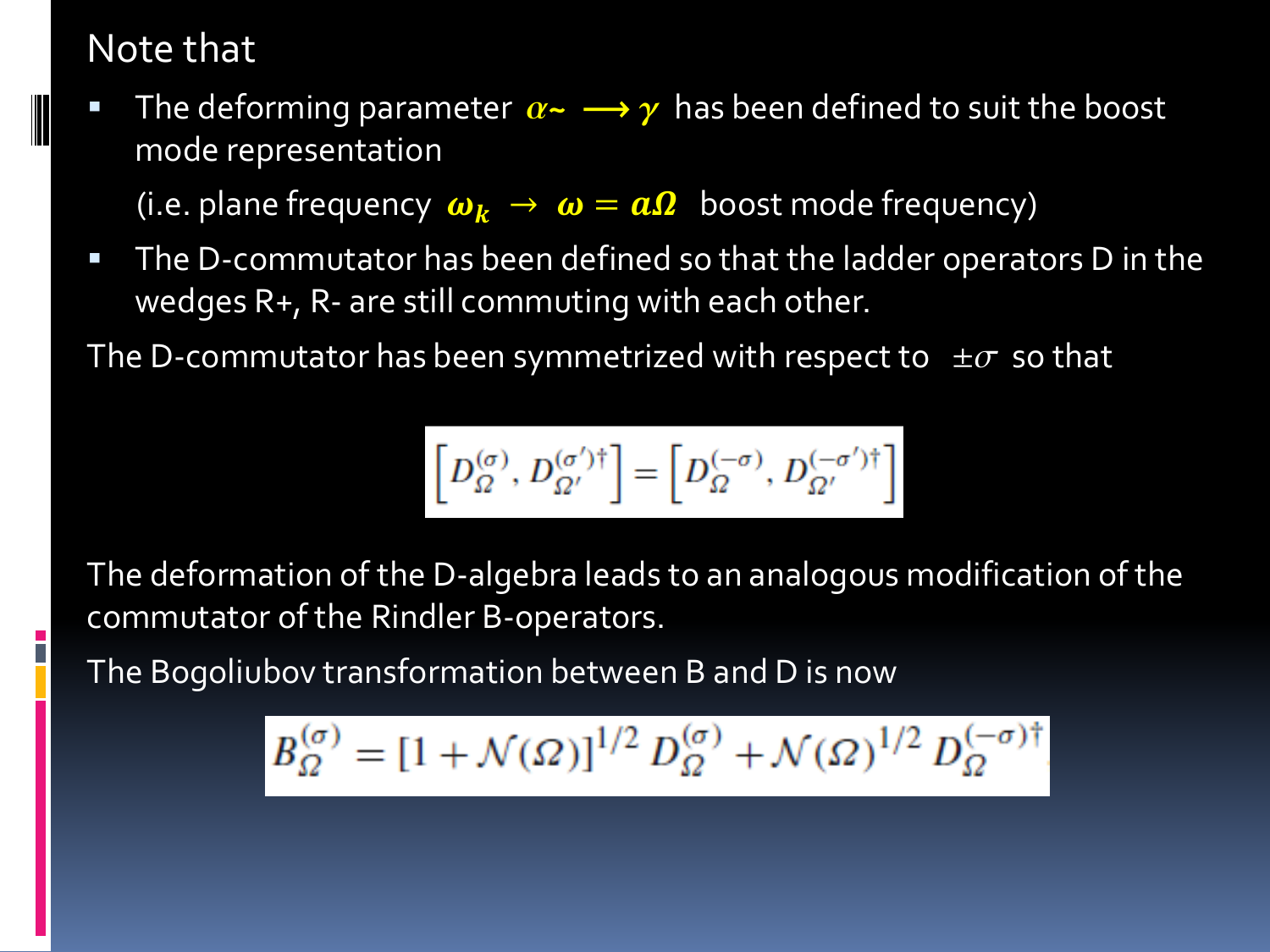# **GUP effect on the Unruh temperature**

Distribution of B-quanta in the Minkowski vacuum

$$
\langle 0_{\mathrm{M}} | B_{\Omega}^{(\sigma) \dagger} B_{\Omega'}^{(\sigma')} | 0_{\mathrm{M}} \rangle = \frac{1}{(e^{2\pi \Omega} - 1) (1 - \gamma)} \delta_{\sigma \sigma'} \delta(\Omega - \Omega') \simeq \frac{1}{e^{2\pi \Omega - \gamma} - 1} \delta_{\sigma \sigma'} \delta(\Omega - \Omega')
$$

This can be interpreted as a B-E thermal distribution with a

**SHIFTED UNRUH TEMPERATURE** such that

$$
2\pi\,\Omega - \gamma = \frac{\hbar\,a\,\Omega}{k_{\rm B}\,T_{\rm U}} - \gamma = \frac{\hbar\,a\,\Omega}{k_{\rm B}\,T}
$$

$$
T = \frac{T_{\text{U}}}{1 - \beta \pi \Omega k_{\text{B}}^2 T_{\text{U}}^2 / m_{\text{p}}^2} \simeq T_{\text{U}} \left( 1 + \beta \pi \Omega \left( \frac{k_{\text{B}} T_{\text{U}}}{m_{\text{p}}} \right)^2 \right) = T_{\text{U}} \left( 1 + \beta \pi \Omega \frac{\ell_{\text{p}}^2 a^2}{\pi^2} \right)
$$

**Remark**: T contains an **explicit dependence** on the Rindler frequency  $\Omega = \omega/a$ Expected, since the fundamental commutator now depends on  $p^2$  , i.e. on the energy of the considered quantum mode.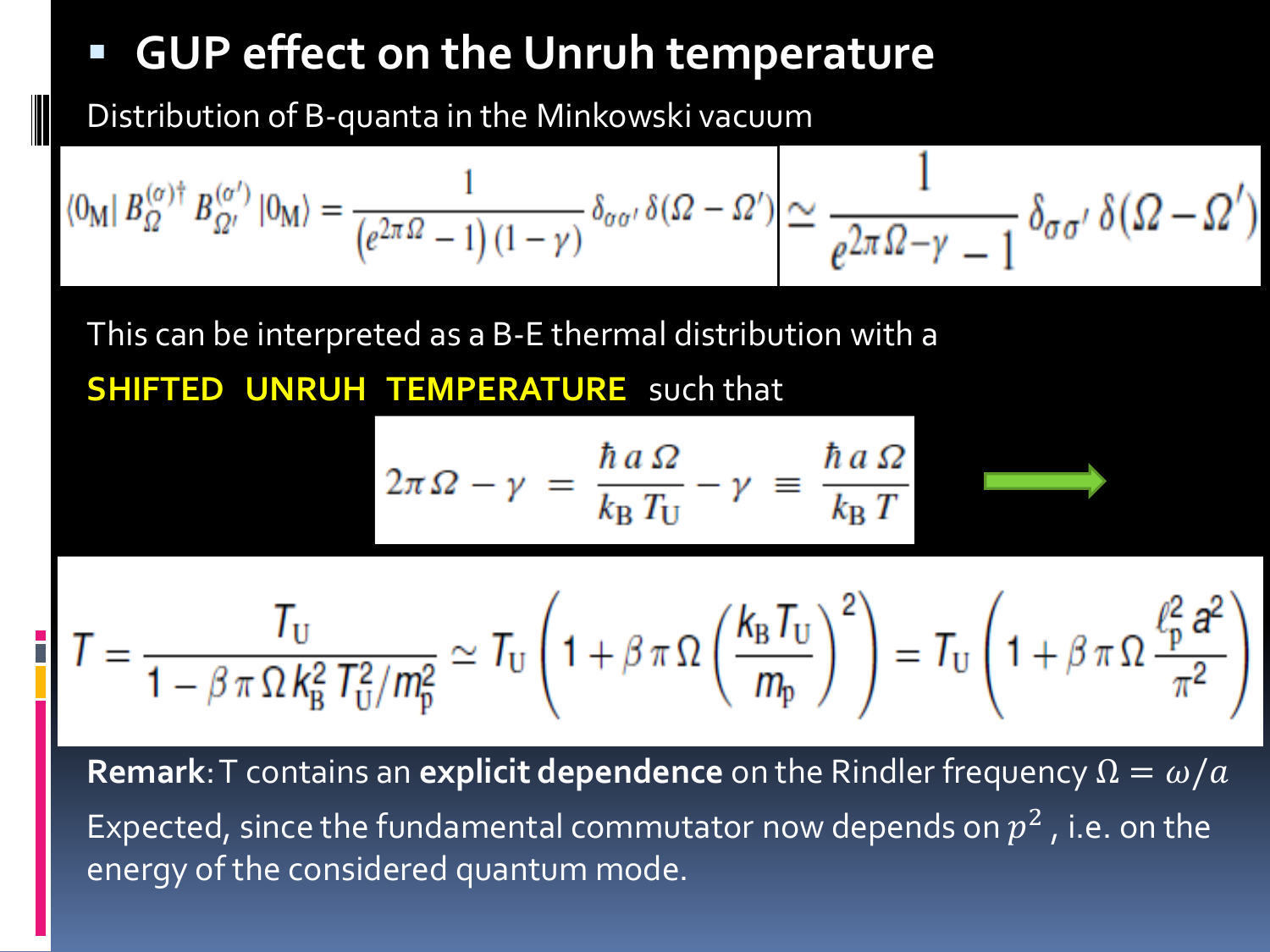#### Thermodynamic argument (to get rid of  $\Omega$ ):

Small deformations of HUP  $\Longrightarrow$  The modified Unruh radiation is still close to thermal black body spectrum  $\implies$  The majority of Unruh quanta are emitted around the Rindler frequency  $\omega$  such that  $\hbar \omega = \overline{k}_B T_U \implies \Omega \approx 1/2\pi$ . For this typical frequency

$$
T \simeq T_{\rm U} \left[ 1 + \frac{\beta}{2} \left( \frac{k_{\rm B} T_{\rm U}}{m_{\rm p}} \right)^2 \right] = T_{\rm U} \left( 1 + \frac{\beta}{2} \frac{\ell_{\rm p}^2 a^2}{\pi^2} \right)
$$

…which equals, almost numerically, with the heuristic result

$$
T \simeq T_{\rm U} \left( 1 + \frac{\beta}{4} \frac{\ell_{\rm p}^2 a^2}{\pi^2} \right) = T_{\rm U} \left[ 1 + \frac{\beta}{4} \left( \frac{k_{\rm B} T_{\rm U}}{m_{\rm p}} \right)^2 \right]
$$